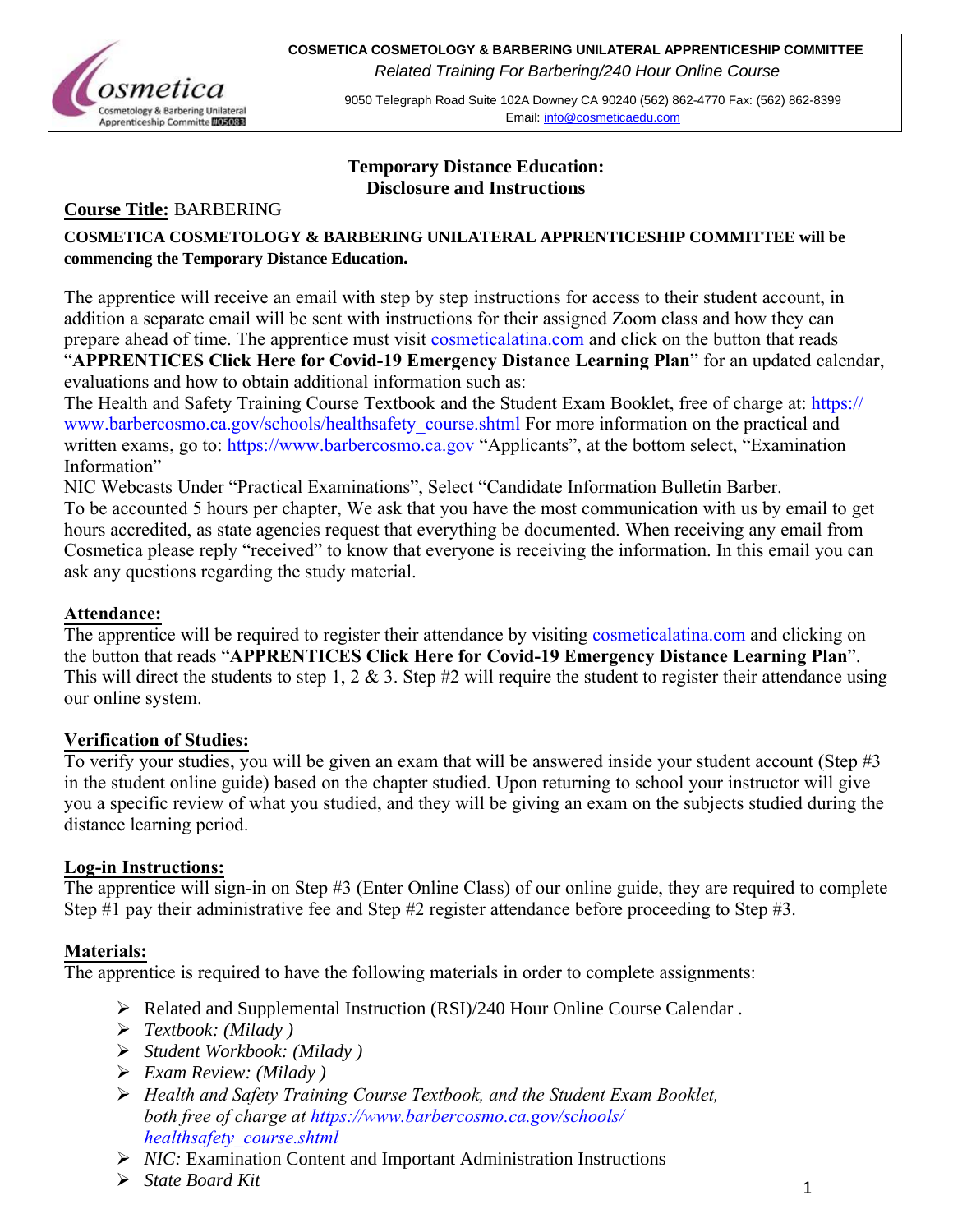

# **Assignments:**

The apprentice must review the 240 Hour Online Course Calendar to complete the materials indicated for that day.

Method of assignments include the following:

Theory:

- Read Milady *Textbook* with the chapter indicated on their calendar.
- Complete interactive exercises on their *Student Workbook* in order to reinforce learning and increase student comprehension.
- $\triangleright$  Complete a multiple choice question Exam Review inside the student account where the [student will see their test](mailto:info@cosmeticaedu.com) score immediately after completing the exam.

Practical: Review the Core Domain Sections on the following Videos are provided inside the student account.:

- ▶ <i>NIC</i>: Examination Content and Important Administration Instruments
- *Health and Safety Training Course Textbook*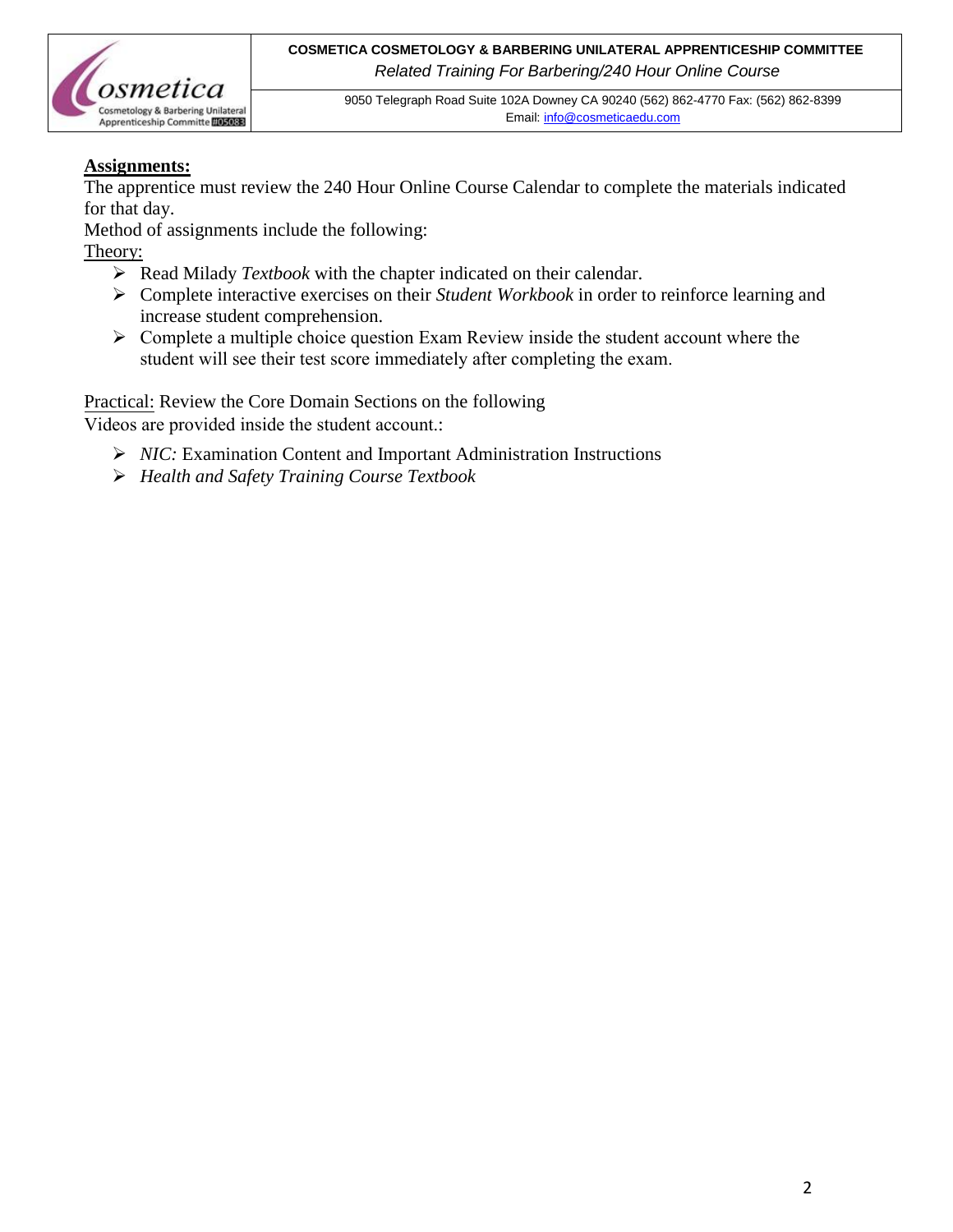

# **Course Description**:

The course prepares students for the California State Board of Barbering and Cosmetology Licensure Examination and a career. In Barbering. Students will learn techniques based on demonstration and practical application, using safety and public health rules and regulations pertaining to barbering. Related and supplemental instruction will be given in the area of barbering chemistry, anatomy and physiology related to barbering, hair coloring, cutting and styling, manicuring, hair removal as well as theory of massage and salon/shop management. The course in Barbering is designed to be completed within two years or a 3,200 hours of On-The-Job Training(OJT), in conjunction with 240 hours of Related and Supplemental Instruction (RSI).

# **Goals:**

Upon completion of the course, the students will:

- As a productive worker: Follow directions, use tools,gather and interpret as appropriate in servicing the barbering client;
- As an effective communicator: Interact with clients and staff communicating information and expressing ideas in an appropriate manner;
- As a life-long learner: Set goals, gather information, make decisions, establish a plan, learn new information and acquire new skills; and
- Be preapred to pass the state licensure examination and possess enrey-level skills for employment as a barber.

# **Assesments:**

The apprentice will be evaluated on the following:

- $\triangleright$  Completed Assignments
- $\triangleright$  Written Exams
- $\triangleright$  Written Evaluation after completion of each chapter.
- $\triangleright$  Mock Board Examination Covering written & practical exam procedures

# **Credit:**

5 Hour Credit will be given per chapter assignment. Competency demostrated on logging into the Cosmetica CBUAC server, completed assignments, written exams, and written evaluation with a grade of 75% or better.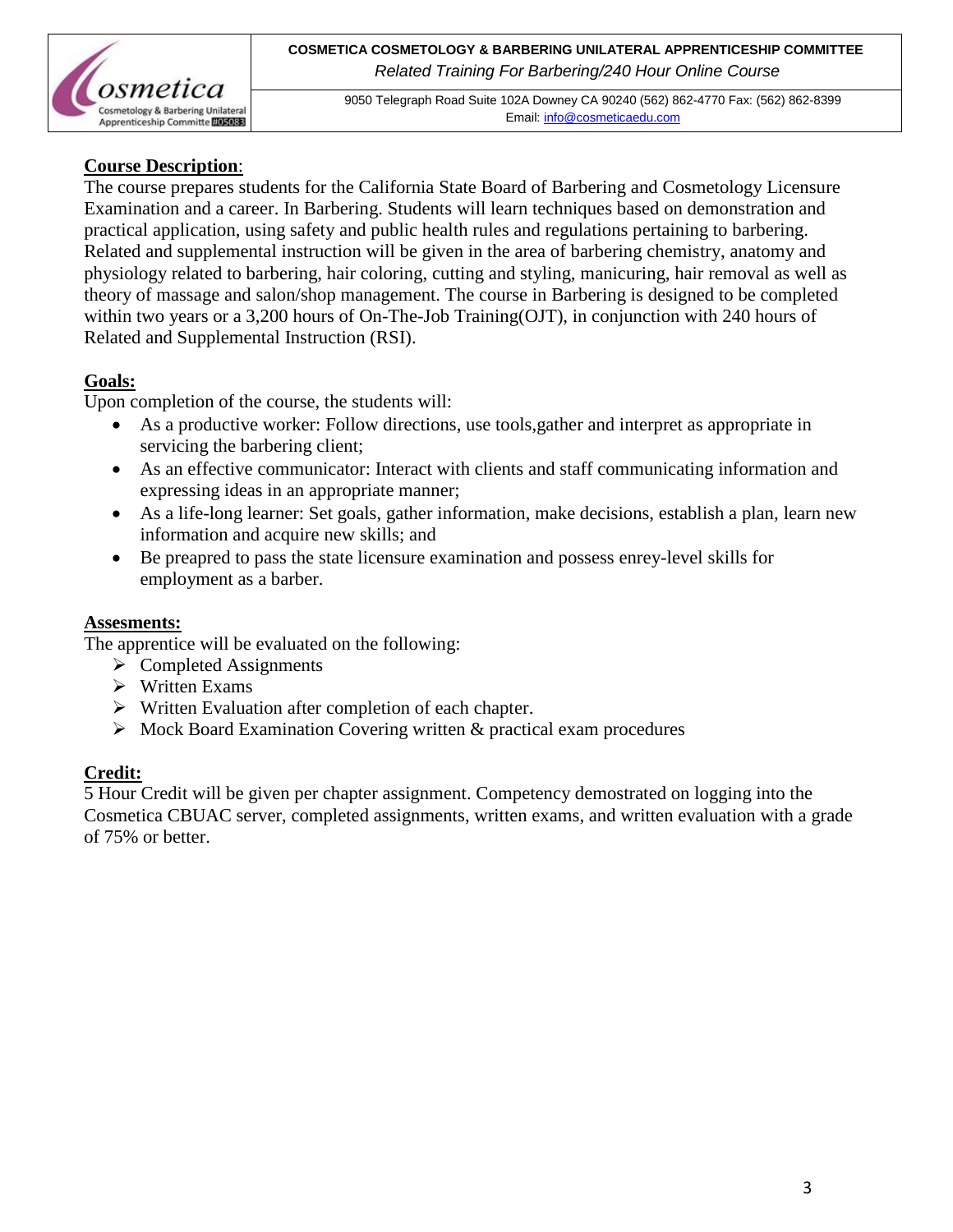**COSMETICA COSMETOLOGY & BARBERING UNILATERAL APPRENTICESHIP COMMITTEE** *Related Training For Barbering/240 Hour Online Course*



9050 Telegraph Road Suite 102A Downey CA 90240 (562) 862-4770 Fax: (562) 862-8399 Email[: info@cosmeticaedu.com](http://info@cosmeticaedu.com)

# **Performance Objectives:**

Upon completion of the course , the apprentice will demonstrate a working knowledge of and proficiency in performing the following areas:

- $\triangleright$  (Chap. 1): The History of Barbering
- $\triangleright$  (Chap. 2): Life Skills
- $\triangleright$  (Chap. 3): Professional Image
- (Chap. 4): Infection Control: Principles & Practices
- **(**Chap. 5): Implements, Tools, And Equiptment
- $\triangleright$  (Chap. 6): General Anatomy & Physiology
- $\triangleright$  (Chap. 7): Basics Of Chemistry
- $\triangleright$  (Chap. 8): Basics Of Electricity
- (Chap. 9): The Skin—Structure, Disorders, And Diseases
- $\triangleright$  (Chap. 10): Properties And Disorders Of Hair And Scalp
- $\triangleright$  (Chap. 11): Treatment Of The Hair And Scalp
- $\triangleright$  (Chap. 12): Men's Facial Massage And Treatments
- $\triangleright$  (Chap. 13): Shaving And Facial-Hair Design
- $\triangleright$  (Chap. 14): Principles Of Hair Design
- $\triangleright$  (Chap. 15): Men's Hair Replacement
- $\triangleright$  (Chap. 16): Women's Haircutting And Styling
- $\triangleright$  (Chap. 17): Chemical Texture Services
- $\triangleright$  (Chap. 18): Haircoloring And Lightening
- $\triangleright$  (Chap. 19): Preparing For Licensure And Employment
- $\triangleright$  (Chap. 20): Work Behind The Chair
- $\triangleright$  (Chap. 21): The Business Of Barbering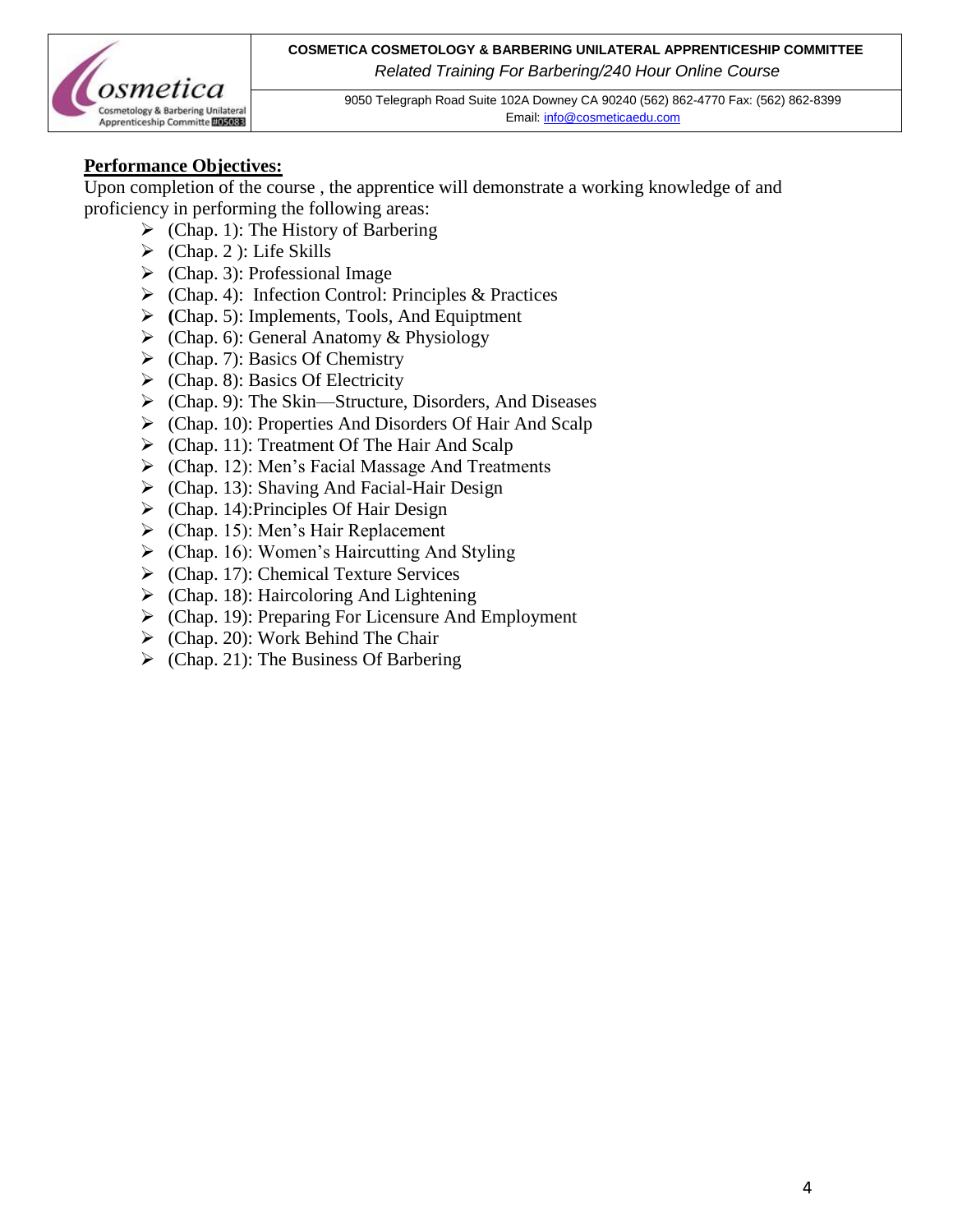

# **Chapters of Instruction:**

### **Chapter 1: 5 Hours**

## **The History of Barbering**

- 1. Discuss the evolution of barbering and the origin of the word barber.
- 2. Describe the practices of barber-surgeons and the meaning behind the barber pole.

3. Identify the organizations responsible for advancing the barbering profession and explain the function of state barber boards.

4. Recognize the resurgence of barbering in the twenty-first century and the wealth of opportunities available to the new barber

## **Chapter 2: 5 Hours**

### **Life Skills**

- 1. List the life skills to put into action.
- 2. List the principles that contribute to personal and professional success.
- 3. Create a mission statement.
- 4. Explain long-term and short-term goals.
- 5. Discuss the most effective ways to manage time.
- 6. Demonstrate good study habits.
- 7. Define ethics.
- 8. List the characteristics of a healthy, positive attitude.

# **Chapter 3: 5 Hours**

### **Professional Image**

- 1. Name four important personal hygiene habits.
- 2. Explain the concept of dressing for success.
- 3. Practice ergonomically correct movement, postures, and principles.
- 4. Demonstrate an understanding of human relations and communication skills.

# **Chapter 4: 5 Hours**

## **Infection Control: Principles & Practices**

- 1. Discuss federal and state agencies that regulate the practice of barbering.
- 2. List the types and classifications of bacteria.
- 3. Define bloodborne pathogens and explain how they are transmitted.
- 4. Explain the differences between cleaning, disinfecting, and sterilizing.
- 5. Identify types of disinfectants and antiseptics appropriate for use in barbershops.
- 6. Discuss Standard Precautions and explain procedures for handling an exposure incident.
- 7. Discuss safe work practices that help prevent accidents and injuries.
- 8. List your responsibilities as a professional barber.

## **Chapter 5:** 5 **Hours**

### **Implements, Tools, And Equipment**

- 1. List the principal tools of the trade used in barbering.
- 2. Describe when to use different combs and brushes.
- 3. Discuss and identify the types of haircutting shears.
- 4. Identify the parts of haircutting shears.
- 5. Show how to properly hold shears for haircutting.
- 6. Show how to palm the shears and comb.
- 7. Describe two types of clippers.
- 8. Identify the main parts of a clipper.
- 9. Show different ways to hold clippers for haircutting.
- 10. Name two types of straight razors.
- 11. Identify the different parts of a straight razor.
- 12. Show how to hold a straight razor for shaving, honing, and stropping.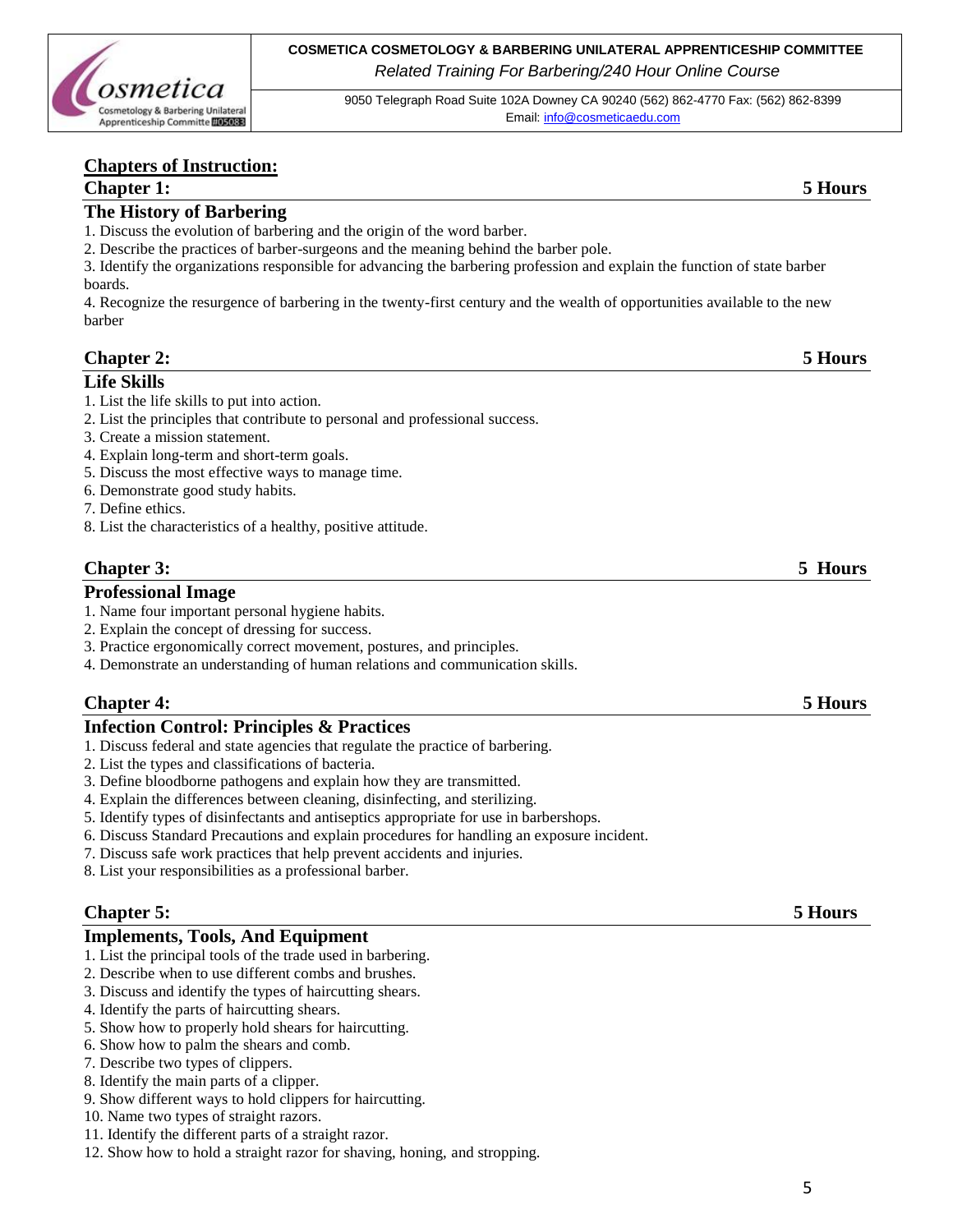

**COSMETICA COSMETOLOGY & BARBERING UNILATERAL APPRENTICESHIP COMMITTEE** *Related Training For Barbering/240 Hour Online Course*

9050 Telegraph Road Suite 102A Downey CA 90240 (562) 862-4770 Fax: (562) 862-8399 Email[: info@cosmeticaedu.com](http://info@cosmeticaedu.com)

- 13. Show how to hold a straight razor for haircutting.
- 14. Describe the functions of hones and strops.
- 15. Show how to hone and strop a conventional blade straight razor.
- 16. Identify the types of equipment and supplies used in barbering.
- 17. Identify ways to remove hair clippings.
- 18. Show how to perform two towel-wrapping methods.

# **Chapter 6: 5 Hours**

### **General Anatomy & Physiology**

- 1. Define and explain the importance of anatomy, physiology, and histology to the barbering profession.
- 2. Describe cells, their structure, and their reproduction.
- 3. Identify and define the types of tissues found in the body.
- 4. Define organs and body systems.
- 5. Name the main body systems and explain their basic functions.

## **Chapter 7: 5 Hours**

### **Basics Of Chemistry**

- 1. Define organic and inorganic chemistry.
- 2. Define the properties of matter.
- 3. Discuss the physical and chemical properties of matter.
- 4. Explain oxidation-reduction reactions.
- 5. Describe emulsions, suspensions, and solutions.
- 6. Define pH and describe the pH scale.
- 7. Explain how product pH levels affect the hair and skin.
- 8. Name nine types of shampoos.
- 9. List four classifications of conditioners.
- 10. Recognize other cosmetic preparations used in barbering services/

# **Chapter 8: 5 Hours**

### **Basics Of Electricity**

- 1. Define electricity.
- 2. Define common electrical terms and measurements.
- 3. Describe electrical safety devices.
- 4. Examine the modalities a barber might be able to utilize depending on state licensing regulations.
- 5. Explain the electromagnetic spectrum, visible spectrum of light, and invisible light.
- 6. Identify devices used in light-therapy treatments**.**

## **Chapter 9: 5 Hours**

### **The Skin—Structure, Disorders, And Diseases**

### 1. Describe the structure and divisions of the skin.

- 2. List the functions of the skin.
- 3. Identify and describe common primary and secondary skin lesions.
- 4. Describe common skin inflammations and infections.
- 5. List and describe disorders of the sebaceous and sudoriferous glands.
- 6. List and describe types of skin pigmentations.
- 7. Identify common skin hypertrophies.
- 8. Identify and describe types of skin cancer.

## **Chapter 10: 5 Hours**

### **Properties And Disorders Of Hair And Scalp**

- 1. Identify and distinguish the different structures of the hair root.
- 2. Identify and distinguish the three layers of the hair shaft.
- 3. Identify and explain the three types of side bonds of the cortex.
- 4. Name and describe the three phases of the hair growth cycle.

# 6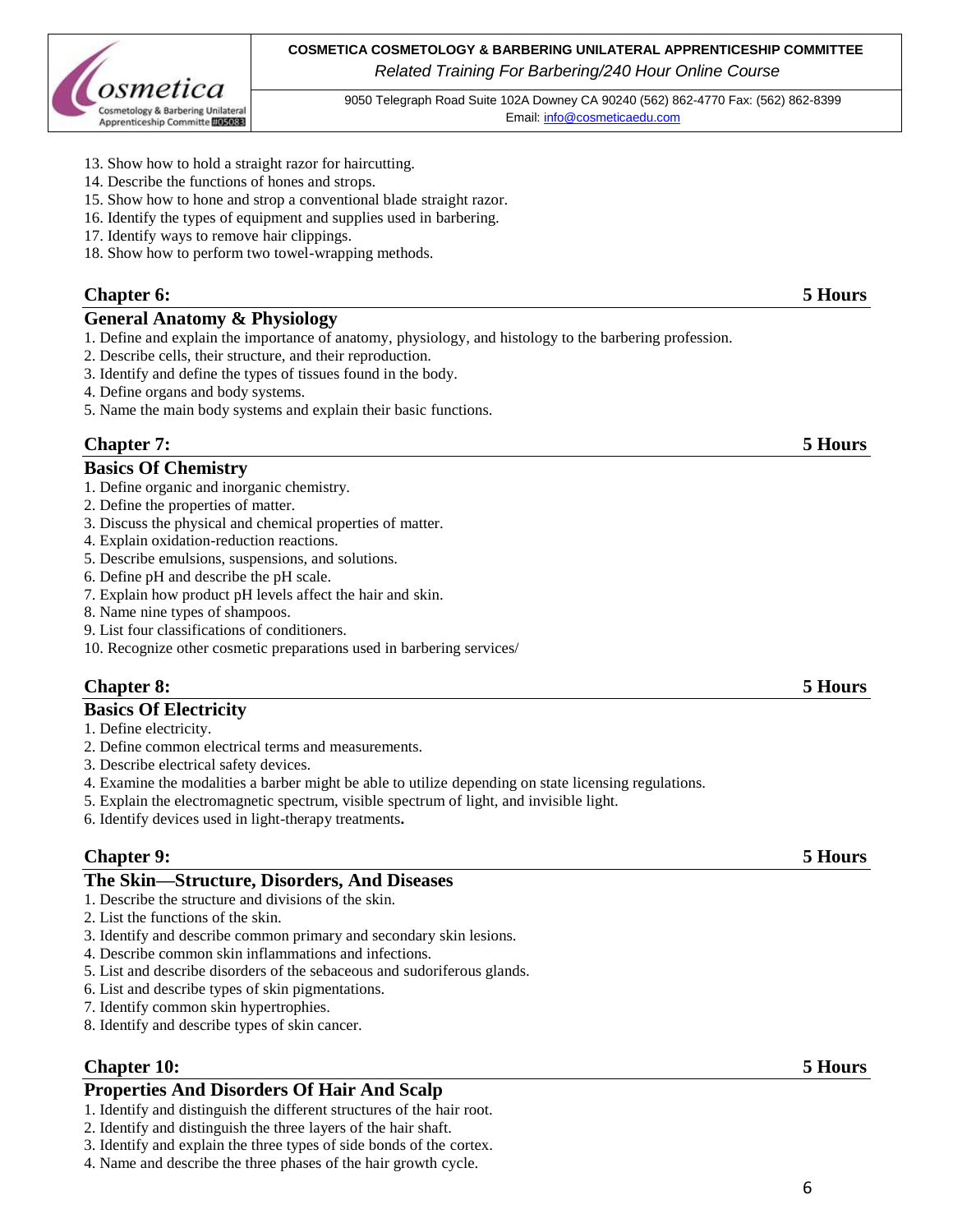

## **COSMETICA COSMETOLOGY & BARBERING UNILATERAL APPRENTICESHIP COMMITTEE** *Related Training For Barbering/240 Hour Online Course*

9050 Telegraph Road Suite 102A Downey CA 90240 (562) 862-4770 Fax: (562) 862-8399 Email[: info@cosmeticaedu.com](http://info@cosmeticaedu.com)

- 5. Identify and define seven types of hair loss.
- 6. Identify and describe two FDA-approved treatments for hair loss.
- 7. Identify and define common hair disorders.
- 8. Define common scalp disorders and identify those requiring medical attention.
- 9. Identify the factors to be observed and considered during a hair and scalp analysis.

## **Chapter 11: 5 Hours**

### **Treatment Of The Hair And Scalp**

- 1. Discuss the benefits of a shampoo service.
- 2. Select products for different hair types and textures.
- 3. Describe proper draping procedures for various services.
- 4. Identify basic considerations for performing a shampoo service.
- 5. D escribe two shampooing methods.
- 6. Discuss reasons why a client might find fault with a shampoo service.
- 7. Describe scalp massage manipulations and techniques.
- 8. Explain services that may be included in a hair or scalp treatment.

# **Chapter 12: 5 Hours**

### **Men's Facial Massage And Treatments**

- 1. List the modalities that affect muscle action.
- 2. Know the muscles of the scalp, face, and neck.
- 3. List the modalities that affect nerve responses.
- 4. Know the main cranial nerve branches of the scalp, face, and neck.
- 5. Identify arteries and veins affected by facial massage.
- 6. Describe the physiological effects of massage.
- 7. Name and describe massage manipulations.
- 8. Explain the use of facial and electrotherapy equipment.
- 9. Identify skin types, facial treatments, and products.

## **Chapter 13: 5 Hours**

# **Shaving And Facial-Hair Design**

- 1. List basic guidelines for shaving a client.
- 2. Identify the 14 shaving areas of the face.
- 3. Explain what you need to know about razor positions and strokes to perform a shave safely and effectively.
- 4. Describe the differences between various facial-hair designs.
- 5. Discuss Infection Control and safety precautions associated with shaving.
- 6. Demonstrate how to handle a straight razor safely.
- 7. Demonstrate the freehand, backhand, reverse freehand, and reverse-backhand positions and strokes.
- 8. Demonstrate a shave service.
- 9. Demonstrate a neck shave.
- 10. Demonstrate a mustache trim.
- 11. Demonstrate cutting in beard designs.

# **Chapter 14: 5 Hours**

### **Principles Of Hair Design**

1. Explain the importance of the client consultation and consider questions that help you envision the client's desired outcome.

- 2. Describe anatomical features that influence haircutting and styling.
- 3. Identify the sections of the head as applied to haircutting.
- 4. Identify tapering and blending areas.
- 5. Define design elements used in haircutting and styling.
- 6. Define basic terms used in haircutting and styling.
- 7. Explain basic cutting techniques using shears, clippers, and razors.
- 8. Describe basic haircut styles.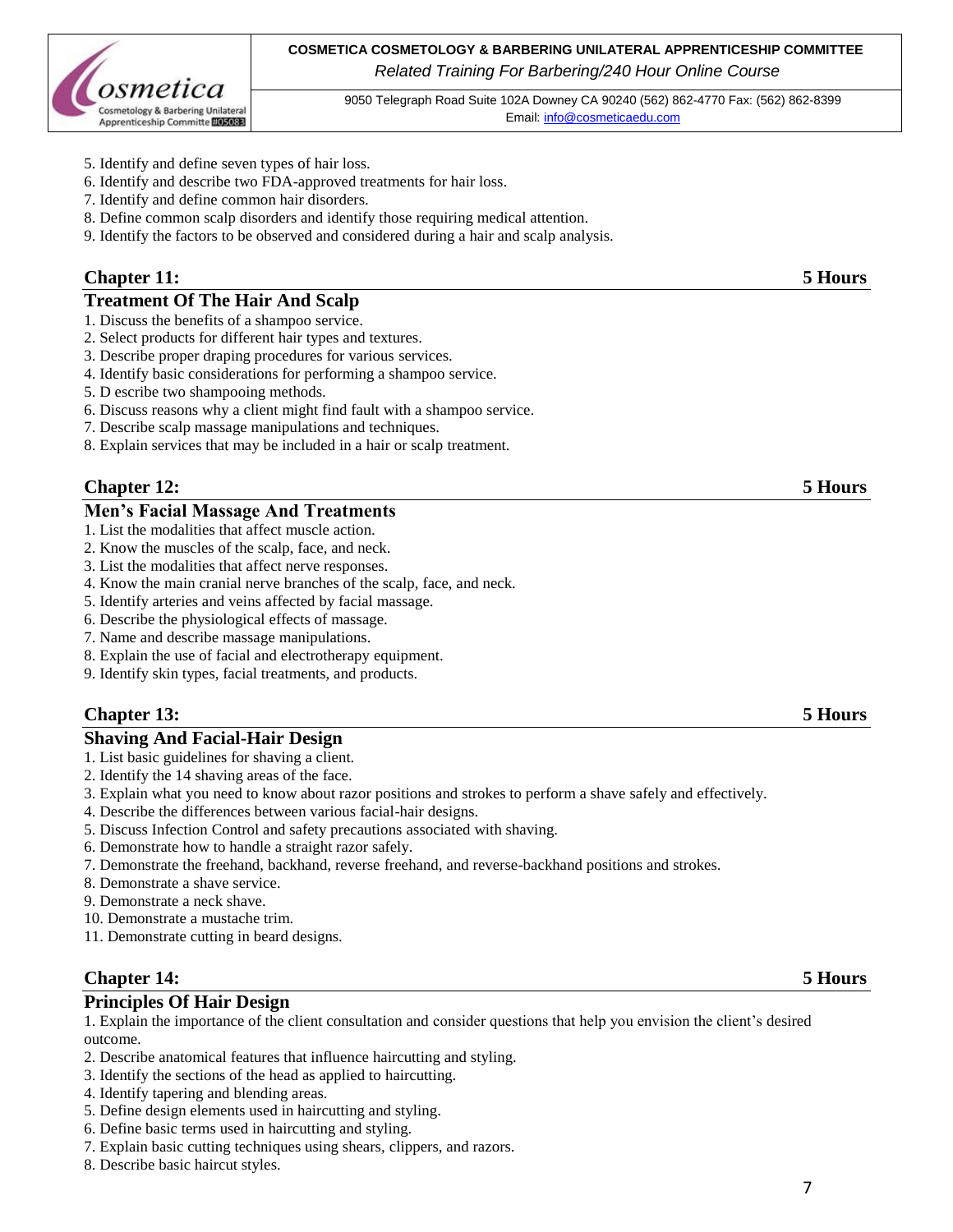

- 9. Describe haircut finish work
- 10. Describe basic styling techniques.
- 11. Discuss haircutting and styling safety precautions.
- 12. Demonstrate basic haircuts and styling techniques.

# **Chapter 15: 5 Hours**

### **Men's Hair Replacement**

- 1. Discuss the reasons why men may purchase a hair replacement system.
- 2. Understand the factors that influence hair replacement services.
- 3. Discuss selling hair replacement systems.
- 4. Discuss alternative hair replacement methods.
- 5. Identify the types of hair used in hair replacement systems.
- 6. Define stock and custom replacement systems.
- 7. Recognize supplies needed to service hair replacement systems.
- 8. Describe how to clean and service a hair replacement system.
- 9. Describe how to fit and cut in a hair replacement system.

# **Chapter 16: 5 Hours**

# **Women's Haircutting And Styling**

- 1. Identify the differences between men's and women's haircutting.
- 2. Describe four basic women's haircuts.
- 3. Explain wave formation in curly hair textures.
- 4. Discuss other haircutting techniques.
- 5. Explain different hairstyling techniques.
- 6. Demonstrate a blunt cut.
- 7. Demonstrate a graduated cut.
- 8. Demonstrate a uniform-layered cut.
- 9. Demonstrate a long-layered cut.

## **Chapter 17: 5 Hours**

### **Chemical Texture Services**

- 1. Describe how permanent waves, relaxers, and curl reformation services change the appearance of the hair.
- 2. List topics to discuss during a client consultation.
- 3. Identify six characteristics of the hair and scalp that are analyzed before performing chemical texturizing services.

4. Describe how the ingredients in permanent waves, relaxers, and curl reformation services are chemically similar and chemically different from each other.

- 5. Explain the physical and chemical actions of permanent waving, chemical relaxing, and curl reformation processes.
- 6. Identify types of perm rods and end wrapping techniques.
- 7. Define on-base, half off-base, and off-base rod placement.
- 8. Identify two types of chemical relaxers.
- 9. Explain the difference between base and no-base relaxers.
- 10. List three strand tests to be performed before a chemical relaxing process.
- 11. Explain the three steps of a curl reformation process.
- 12. Describe the intended outcomes of texturizer and chemical blow-out services.

### **Chapter 18: 5 Hours**

# **Haircoloring And Lightening**

- 1. Identify six hair characteristics that are analyzed before performing hair color services.
- 2. Explain color theory principles as they apply to hair color services.
- 3. Identify hair color products and explain their actions on hair.
- 4. Explain the action of lighteners on hair.
- 5. Explain procedure and application terms.
- 6. Explain how hair color products are selected and applied to hair.
- 7. List hair color and lightening safety precautions.

### 8